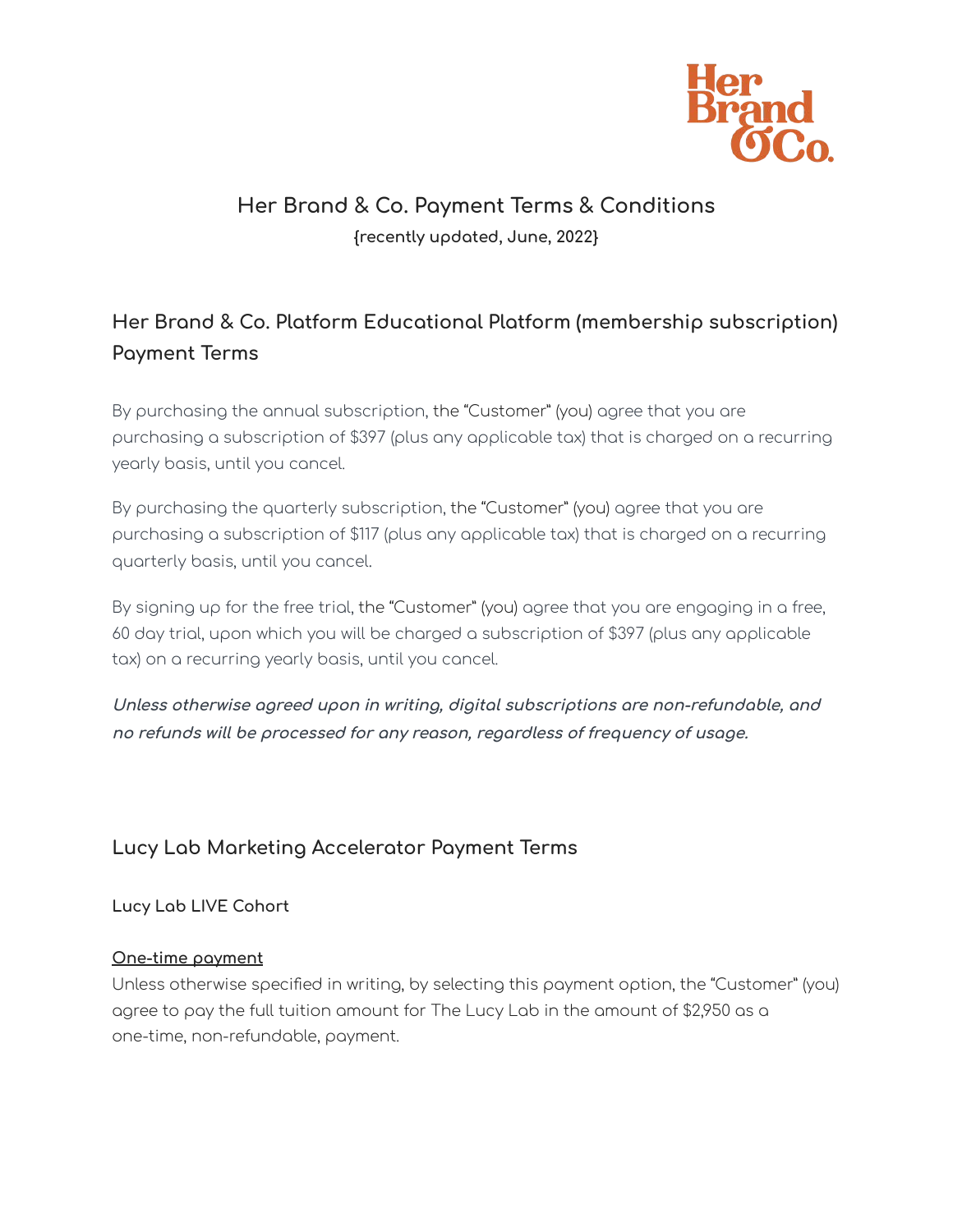

If you are applying a coupon code towards tuition, you agree to pay the remaining balance in full as a one-time payment.

### **10 Month Payment Plan**

Unless otherwise specified in writing, by enrolling in this payment plan, the "Customer" (you) agree to pay the full tuition amount for The Lucy Lab of \$2,950 over a period of 10 months at \$295/month through, but not limited to, automatic payment or ACH transfer. Under no circumstances will this amount be refunded once you are enrolled in the program.

If you are applying a coupon code towards tuition, you agree to pay the remaining balance per month after the discount has been applied to your payment.

### **Default of Payment, Debt Collections & Right to Counsel**

Unless otherwise agreed in writing by the parties, all payment plan invoices are due on receipt. Any invoice that is 30 days overdue is considered a breach of the payment plan, and Her Brand & Co. reserves the right to collect the outstanding balance in its entirety, (in full), including by not limited to, remitting the full payment amount with the payment method(s) we have on file. Any further failure of payment gives Her Brand & Co. the right to seek damages through counsel and/or a debt collections agency.

If Her Brand & Co. is required to engage in counsel to seek retribution for payment, the "Customer" (you) will be responsible for reimbursing all legal expenses, fees and costs incurred. Client will also be responsible for any additional costs incurred that may result in Her Brand & Co. working with a debt collections agency to redeem payment.

### **Lucy Lab DIY Program**

#### **One-time payment**

Unless otherwise specified in writing, by selecting this payment option, the "Customer" (you) agree to pay the full tuition amount for The Lucy Lab DIY in the amount of \$1,750 as a one-time, non-refundable, payment.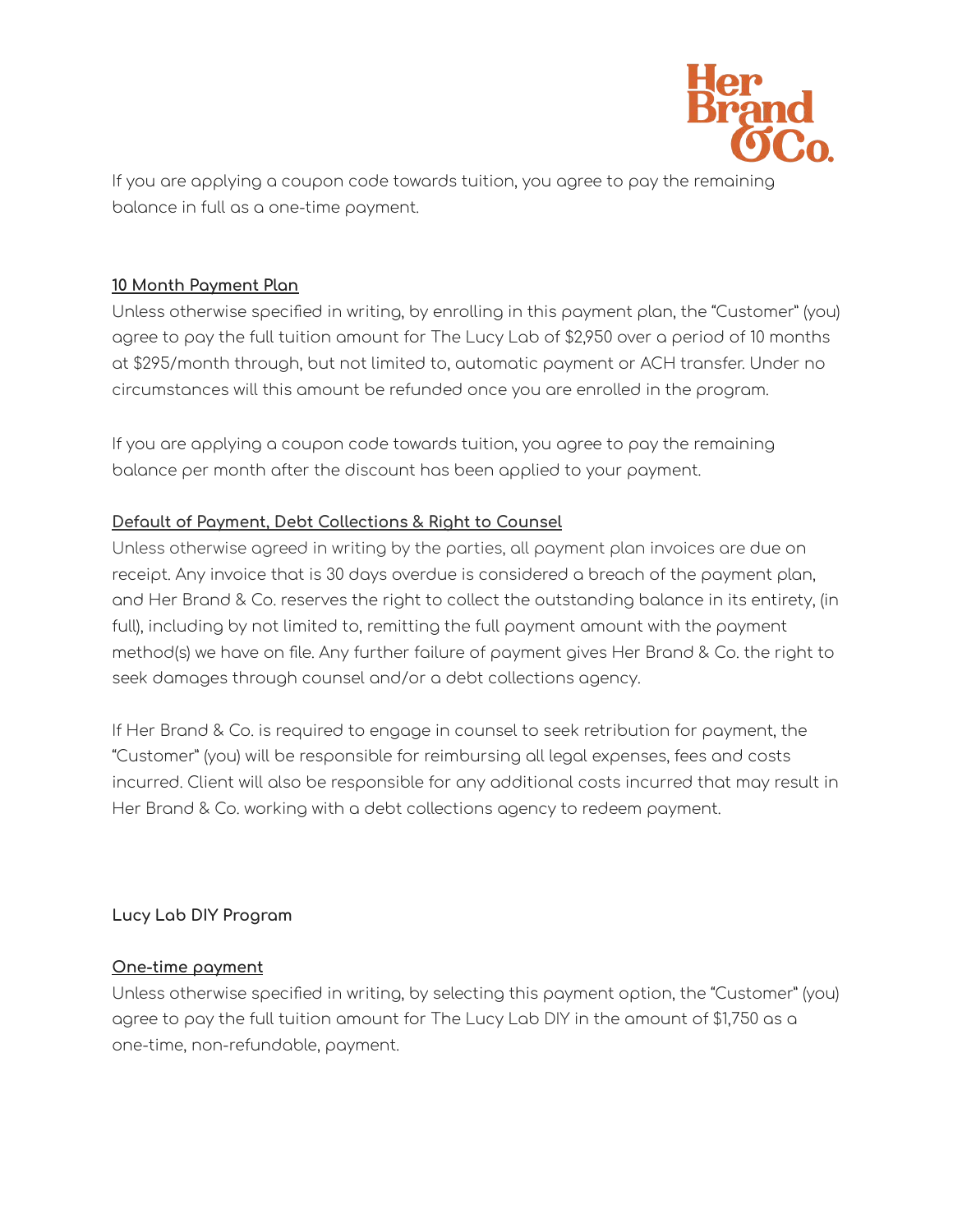

This enrollment type includes a total of two (2) private coaching calls (valued at \$550 per call), which must be completed within 8 weeks of your enrollment to be valid.

If you are applying a coupon code towards tuition, you agree to pay the remaining balance in full as a one-time payment.

#### **10 Month Payment Plan**

Unless otherwise specified in writing, by enrolling in this payment plan, the "Customer" (you) agree to pay the full tuition amount for The Lucy Lab of \$1,750 over a period of 10 months at \$175/month through, but not limited to, automatic payment or ACH transfer. Under no circumstances will this amount be refunded once you are enrolled in the program.

This enrollment type includes a total of two (2) private coaching calls (valued at \$550 per call), which must be completed within 8 weeks of your enrollment to be valid.

If you are applying a coupon code towards tuition, you agree to pay the remaining balance per month after the discount has been applied to your payment.

### **Default of Payment, Debt Collections & Right to Counsel**

Unless otherwise agreed in writing by the parties, all payment plan invoices are due on receipt. Any invoice that is 30 days overdue is considered a breach of the payment plan, and Her Brand & Co. reserves the right to collect the outstanding balance in its entirety, (in full), including by not limited to, remitting the full payment amount with the payment method(s) we have on file. Any further failure of payment gives Her Brand & Co. the right to seek damages through counsel and/or a debt collections agency.

If Her Brand & Co. is required to engage in counsel to seek retribution for payment, the "Customer" (you) will be responsible for reimbursing all legal expenses, fees and costs incurred. Client will also be responsible for any additional costs incurred that may result in Her Brand & Co. working with a debt collections agency to redeem payment.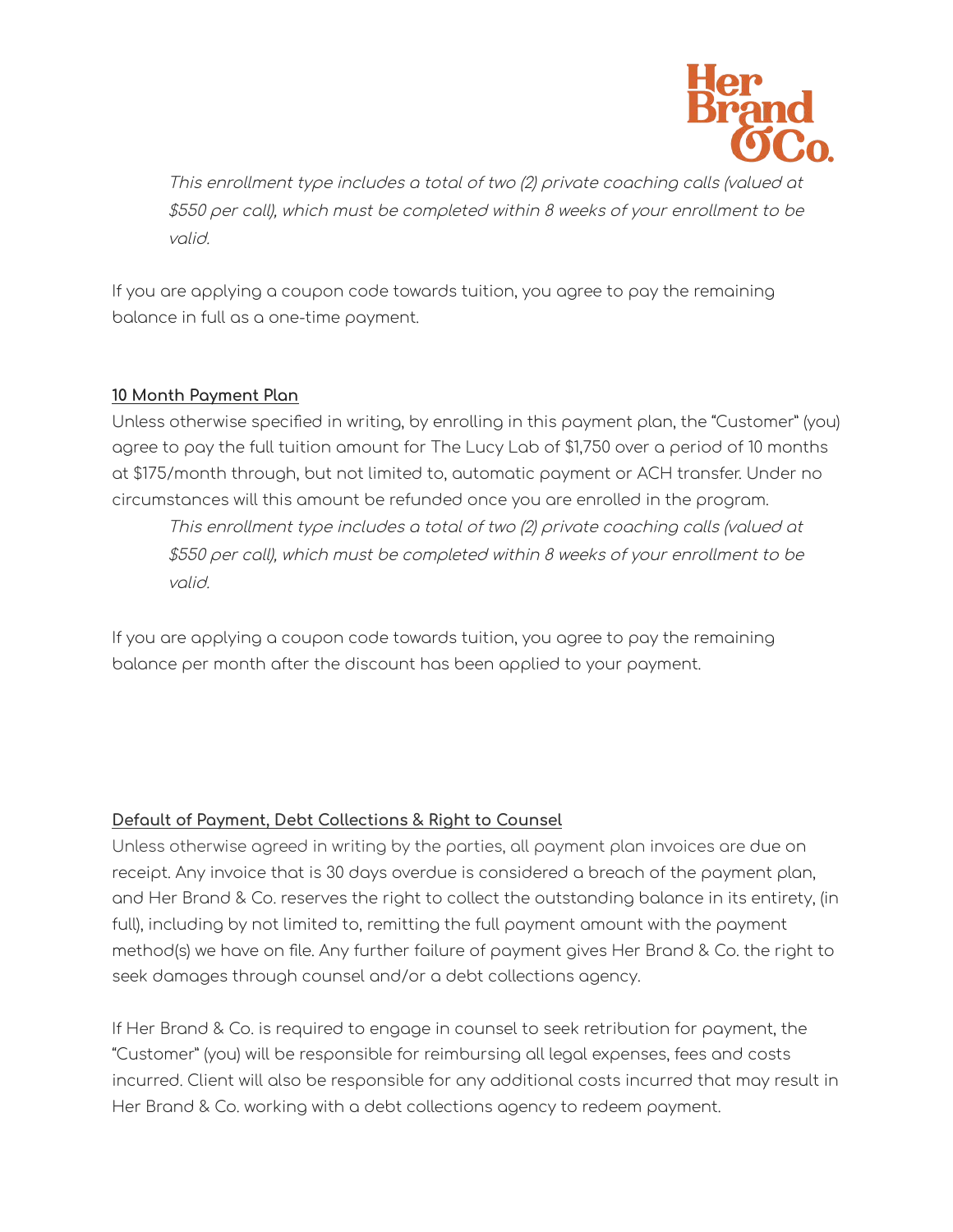

### **Marketing Mastermind Payment Terms**

#### **One-time payment**

Unless otherwise specified in writing, by selecting this payment option, the "Customer" (you) agree to pay the full tuition amount for the Marketing Mastermind in the amount of \$2,350 as a one-time, non-refundable, payment.

If you are applying a coupon code towards tuition, you agree to pay the remaining balance in full as a one-time payment.

#### **8 Month Payment Plan**

Unless otherwise specified in writing, by enrolling in this payment plan, the "Customer" (you) agree to pay the full tuition amount for the Marketing Mastermind of \$2,350 over a period of 8 months at \$293.75/month through, but not limited to, automatic payment or ACH transfer. Under no circumstances will this amount be refunded once you are enrolled in the program.

If you are applying a coupon code towards tuition, you agree to pay the remaining balance per month after the discount has been applied to your payment.

### **Default of Payment, Debt Collections & Right to Counsel**

Unless otherwise agreed in writing by the parties, all payment plan invoices are due on receipt. Any invoice that is 30 days overdue is considered a breach of the payment plan, and Her Brand & Co. reserves the right to collect the outstanding balance in its entirety, (in full), including by not limited to, remitting the full payment amount with the payment method(s) we have on file. Any further failure of payment gives Her Brand & Co. the right to seek damages through counsel and/or a debt collections agency.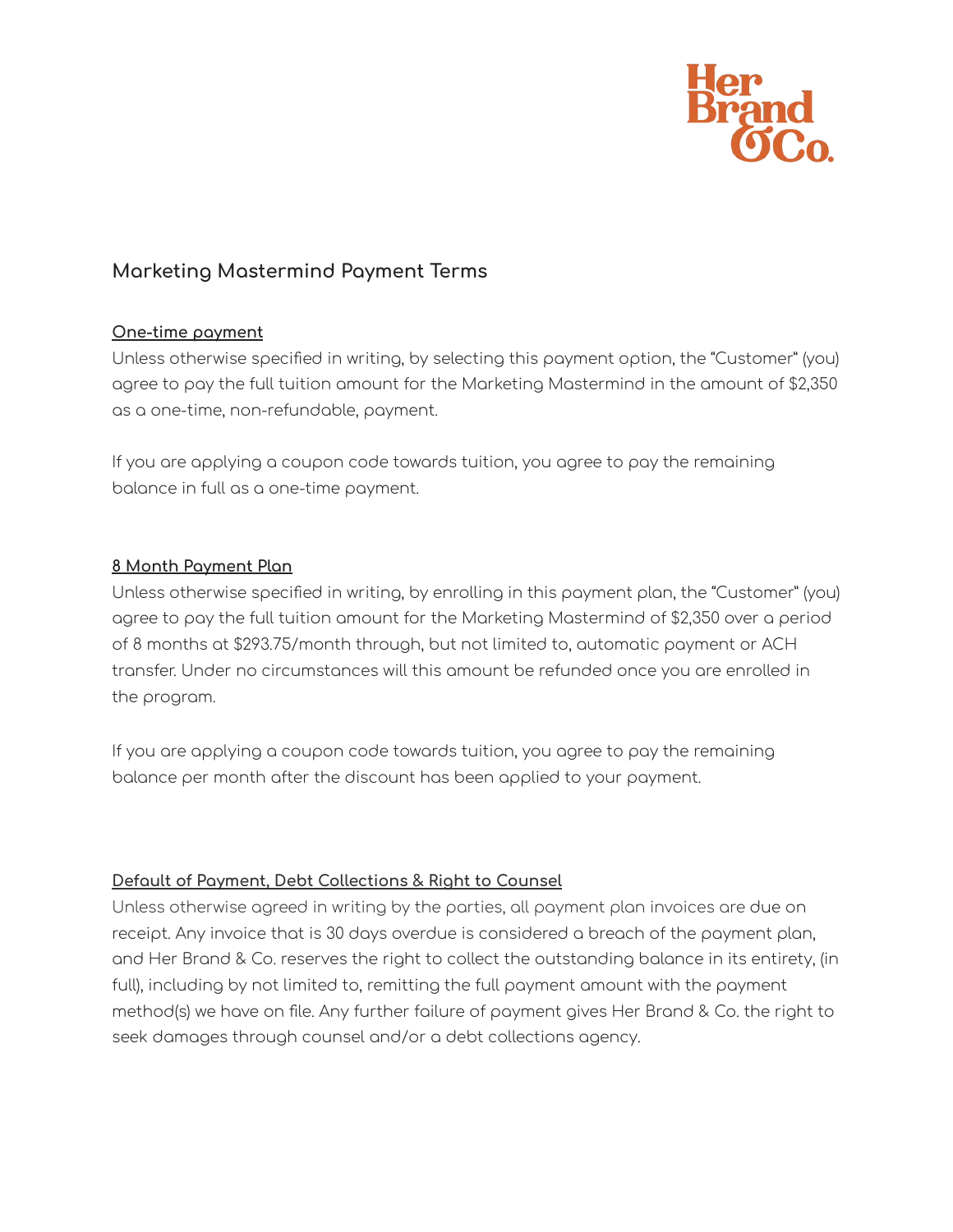

If Her Brand & Co. is required to engage in counsel to seek retribution for payment, the "Customer" (you) will be responsible for reimbursing all legal expenses, fees and costs incurred. Client will also be responsible for any additional costs incurred that may result in Her Brand & Co. working with a debt collections agency to redeem payment.

# **Additional Provisions**

# **Governing Law**

These payment terms & conditions will be governed by and construed in accordance with the laws of Georgia.

# **Severability**

In any event where provision of these terms is found to be void and unenforceable by a court of competent jurisdiction, then the remaining provisions will remain to be enforced in accordance with the Parties' intention.

## **Suspension of Services**

Her Brand & Co. may, at any time, suspend any Service and/or access to its services without in any way limiting Her Brand & Co's rights and remedies.

## **Non-disparagement**

The Customer agrees to not to make any disclosures, issue any statements or otherwise cause to be disclosed any information which is designed, intended or might reasonably be anticipated to disparage the Creditor, its officers or directors, its business, services, products and/or personnel.

## **Assignment**

These terms shall insure to the benefit of and be binding upon the Parties and its respective successors and assigns, including without limitation any entity which may acquire all or substantially all of such party's assets and business or into which such party may be consolidated or merged.